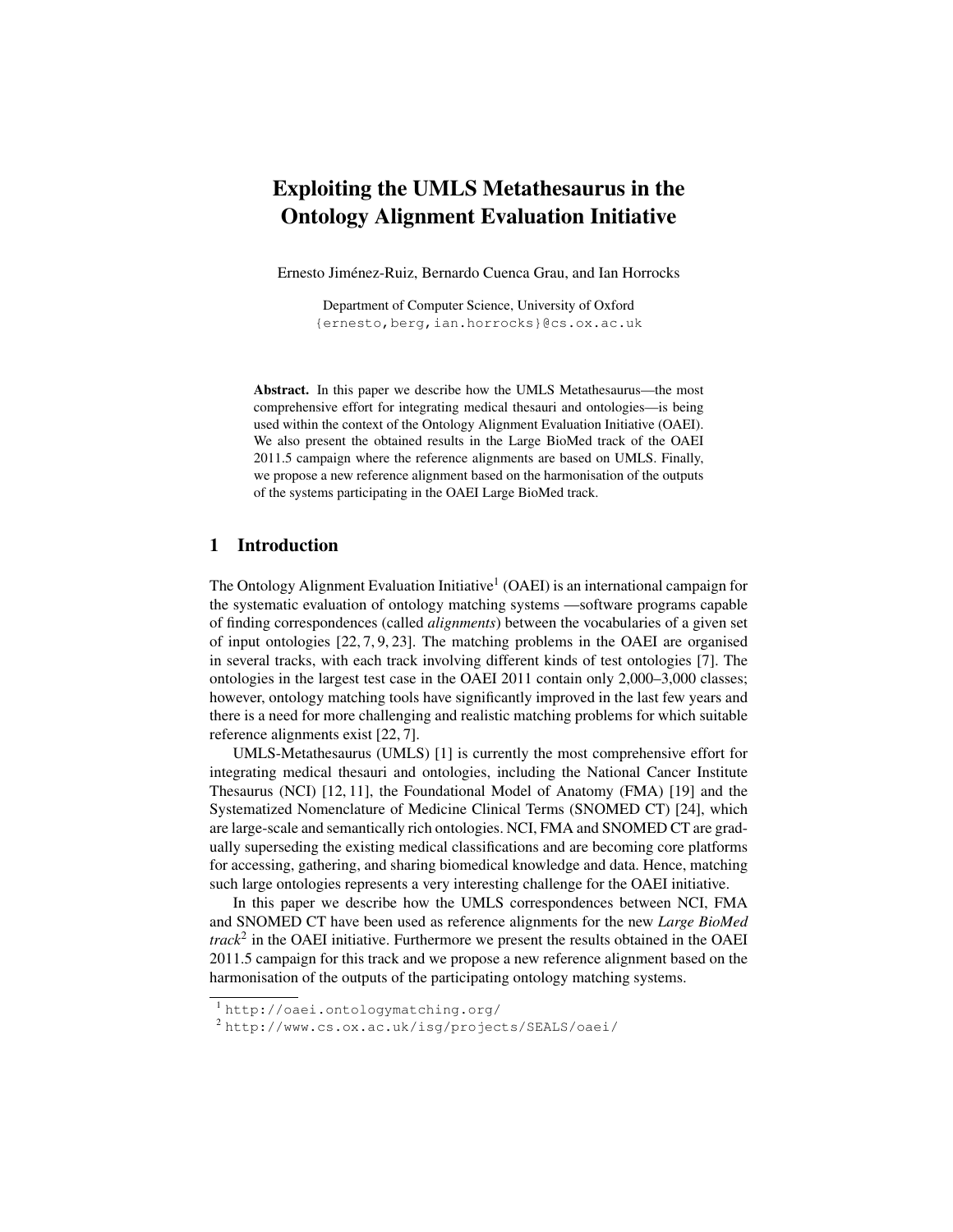Table 1. The notion of "Joint" in the MRCONSO file from the UMLS distribution.

| <b>CUI</b>            | Language   | Source           | Entity          |  |  |
|-----------------------|------------|------------------|-----------------|--|--|
| C <sub>0</sub> 022417 | <b>ENG</b> | <b>FMA</b>       | Joint           |  |  |
|                       |            |                  | Set_of_joints   |  |  |
|                       |            | <b>SNOMED CT</b> | Joint_structure |  |  |
|                       |            | <b>NCI</b>       | Joint           |  |  |
|                       |            |                  | Articulation    |  |  |

Table 2. UMLS-based alignment between FMA, NCI and SNOMED CT for the notion of "Joint".

| <b>Ontology pair</b> | <b>Generated Alignments</b>                                                                           |  |  |  |  |
|----------------------|-------------------------------------------------------------------------------------------------------|--|--|--|--|
|                      | $\langle 1, FMA:Joint, NCI:Joint, 1.0, equiv \rangle$                                                 |  |  |  |  |
| $FMA \sim NCI$       | $\langle 2, FMA:Joint, NCI:Articulation, 1.0, equiv \rangle$                                          |  |  |  |  |
|                      | $\langle 3, FMA: Set\_of\_joints, NCI:Joint, 1.0, equiv \rangle$                                      |  |  |  |  |
|                      | $\langle 4, FMA: Set\_of\_joints, NCI: Articulation, 1.0, equiv \rangle$                              |  |  |  |  |
| $FMA \sim$ SNOMED CT | $\langle 5, FMA: Joint, SNOMED: Joint_structure, 1.0, equiv \rangle$                                  |  |  |  |  |
|                      | $\langle 6, FMA: Set\_of\_joints, SNOMED: Joint_structure, 1.0, equiv \rangle$                        |  |  |  |  |
| SNOMED CT $\sim$ NCI | $\langle 7, \textit{SNOMED:Joint\_structure}, \textit{NCI:Joint}, 1.0, \textit{equiv} \rangle$        |  |  |  |  |
|                      | $\langle 8, \textit{SNOMED:Joint\_structure}, \textit{NCI:Articulation}, 1.0, \textit{equiv} \rangle$ |  |  |  |  |

## 2 The UMLS-based reference alignments

Ontology alignments are often conceptualised as tuples with the form  $\langle id, e_1, e_2, n, \rho \rangle$ , where id is a unique identifier for the mapping,  $e_1, e_2$  are entities in the vocabulary of the integrated ontologies, n is a numeric confidence measure between 0 and 1, and  $\rho$  is a relation between  $e_1$  and  $e_2$ , typically subsumption (i.e.,  $e_1$  is more specific than  $e_2$ ) and equivalence (i.e.,  $e_1$  and  $e_2$  are synonyms) [8]. The OAEI initiative uses an RDF format to represent the alignments<sup>3</sup> [6] containing the aforementioned elements. Alternatively, OAEI alignments are also represented as OWL 2 subclass and equivalence axioms with the mapping identifier  $(id)$  and confidence  $(n)$  added as OWL 2 annotation axioms [4].

Although the standard UMLS distribution does not directly provide sets of alignments (in the OAEI sense) between the integrated ontologies, it is relatively straightforward to extract alignment sets from the information provided in the distribution files [15]. Concretely, we have processed the  $MRCONSO<sup>4</sup>$  file, which contains every entity in UMLS together with its *concept unique identifier* (CUI), its source vocabulary (e.g. FMA), its language (e.g. English), and other attributes not relevant for the OAEI. Table 1 shows an excerpt from the *MRCONSO* file associated to the notion of "Joint".

It follows from Table 1 that the notion of "Joint" is shared by FMA, SNOMED CT and NCI. In particular, FMA contains the entities  $Joint$  and  $Set_of_joints$ , NCI the entities Articulation and Joint, and SNOMED CT only the entity Joint\_structure. All these entities have been annotated with the same CUI C0022417 and therefore, according to UMLS's intended meaning, they are synonyms. Then, for each pair of entities e1 and e2 from *different* sources and annotated with the same CUI, we have

<sup>3</sup> http://alignapi.gforge.inria.fr/format.html

<sup>4</sup> http://www.ncbi.nlm.nih.gov/books/n/nlmumls/ch03/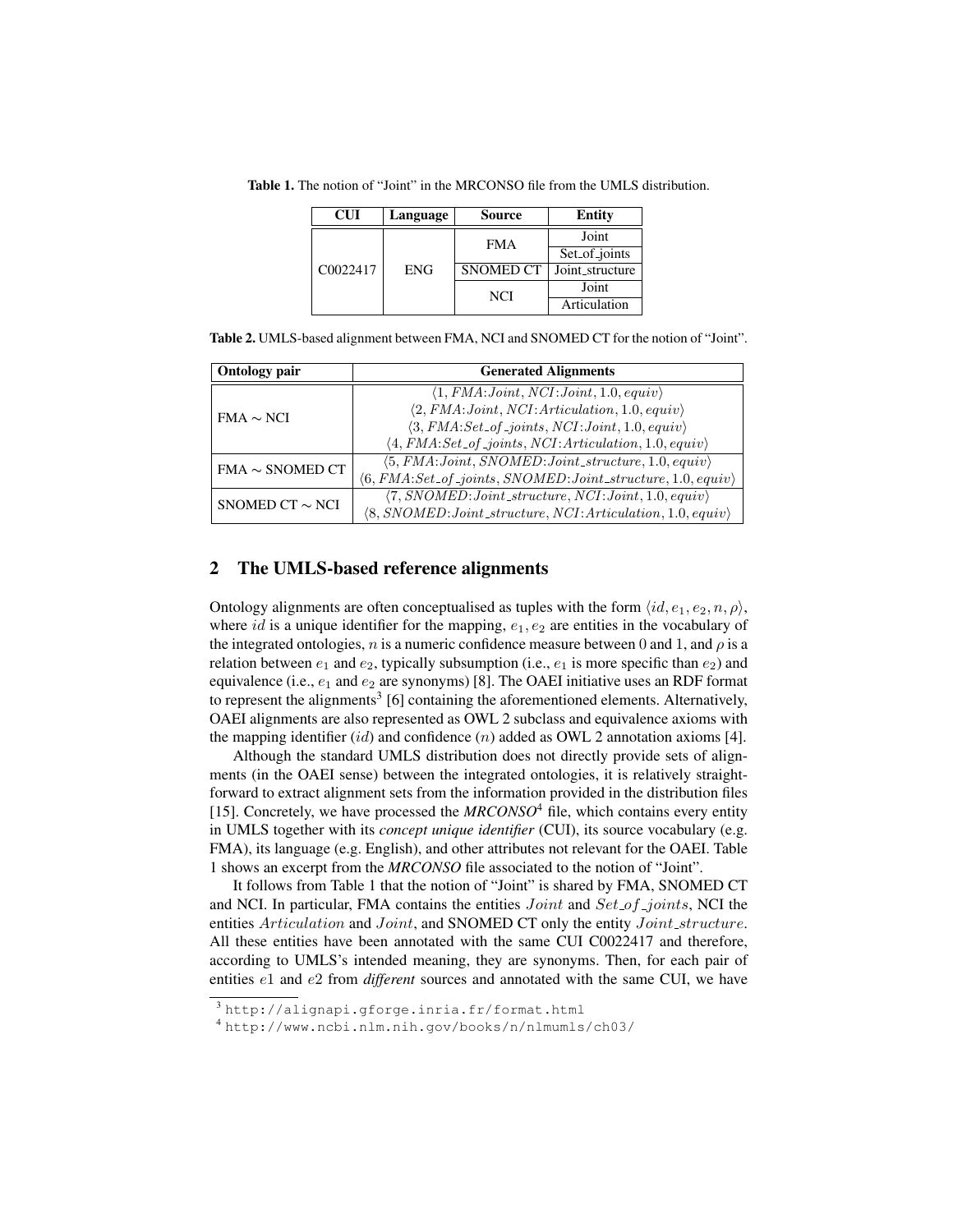|  | <b>Table 3.</b> UMLS-based alignments |  |
|--|---------------------------------------|--|
|--|---------------------------------------|--|

| Ontology pair        | Original alignments   Unsatisfiabilities    Refined alignments |        |        |
|----------------------|----------------------------------------------------------------|--------|--------|
| $FMA \sim NCI$       | 3.024                                                          | 655    | 2.898  |
| $FMA \sim$ SNOMED CT | 9.072                                                          | 6.179  | 8.111  |
| SNOMED CT $\sim$ NCI | 19.622                                                         | 20,944 | 18.322 |

Table 4. Results for the Large BioMed track in the OAEI 2011.5 campaign.

| <b>System</b>              | <b>Size</b> | Unsat.        | <b>Refined UMLS</b> |       |       | <b>Original UMLS</b> |       |       | Time(s)   |
|----------------------------|-------------|---------------|---------------------|-------|-------|----------------------|-------|-------|-----------|
|                            |             |               | P                   | R     | F     | P                    | R     | F     |           |
| LogMap                     | 2.658       | 9             | 0.868               | 0.796 | 0.830 | 0.875                | 0.769 | 0.819 | 126       |
| <b>GOMMA</b> <sub>bk</sub> | 2,983       | 17.005        | 0.806               | 0.830 | 0.818 | 0.826                | 0.815 | 0.820 | 1,093     |
| GOMMA <sub>nobk</sub>      | 2,665       | 5,238         | 0.845               | 0.777 | 0.810 | 0.862                | 0.759 | 0.807 | 960       |
| LogMapLt                   | 3,466       | 26.429        | 0.675               | 0.807 | 0.735 | 0.695                | 0.796 | 0.742 | 57        |
| <b>CSA</b>                 | 3.607       | $>10^{\circ}$ | 0.514               | 0.640 | 0.570 | 0.528                | 0.629 | 0.574 | 14,068    |
| Aroma                      | 4.080       | $>10^{5}$     | 0.467               | 0.657 | 0.546 | 0.480                | 0.647 | 0.551 | 9.503     |
| MapSSS                     | 2.440       | 33.186        | 0.426               | 0.359 | 0.390 | 0.438                | 0.353 | 0.391 | $>10^{5}$ |

generated the corresponding (equivalence) UMLS-based alignments with a confidence value of 1.0 (see Table 2).

The integration of new resources in UMLS combines expert assessment and sophisticated auditing protocols [1, 3, 10]. However, it has been noticed that UMLS-based alignments lead to a large number of unsatisfiable classes if they are represented as OWL 2 axioms and integrated with the input ontologies [15, 14]. For example the integration of SNOMED CT and NCI via UMLS-based alignments leads to more than 20,000 unsatisfiable classes. To address this problem, we have presented in [14] a refinement of the (original) UMLS-based alignments that do not lead to (many) unsatisfiable classes (see Table 3). This refinement is based on the alignment repair module of the ontology matching system LogMap [14, 16].

#### 3 Results of the Large BioMed track in the OAEI 2011.5

In this section we briefly present the obtained results in the Large BioMed track of the OAEI 2011.5 campaign.<sup>5</sup> We have only evaluated the FMA-NCI matching problem, where the used versions of FMA and NCI contains 78,989 and 66,724 classes, respectively. The original and refined UMLS-based alignments (see Table 3) has been used as reference to evaluate the efficiency of participating ontology matching systems.

Table 4 summarizes the obtained results where systems has been ordered according to the F-measure against the refined UMLS-based reference alignment. LogMapLt —a simple ontology matcher—has been used as a base-line. Besides precision (P), recall (R), F-measure (F) and runtimes we have also evaluated the coherence of the alignments when reasoning together with the input ontologies.<sup>6</sup> Note that we have evaluated

<sup>5</sup> http://www.cs.ox.ac.uk/isg/projects/SEALS/oaei/2011.5/

<sup>&</sup>lt;sup>6</sup> We have used the OWL 2 reasoner HermiT [20]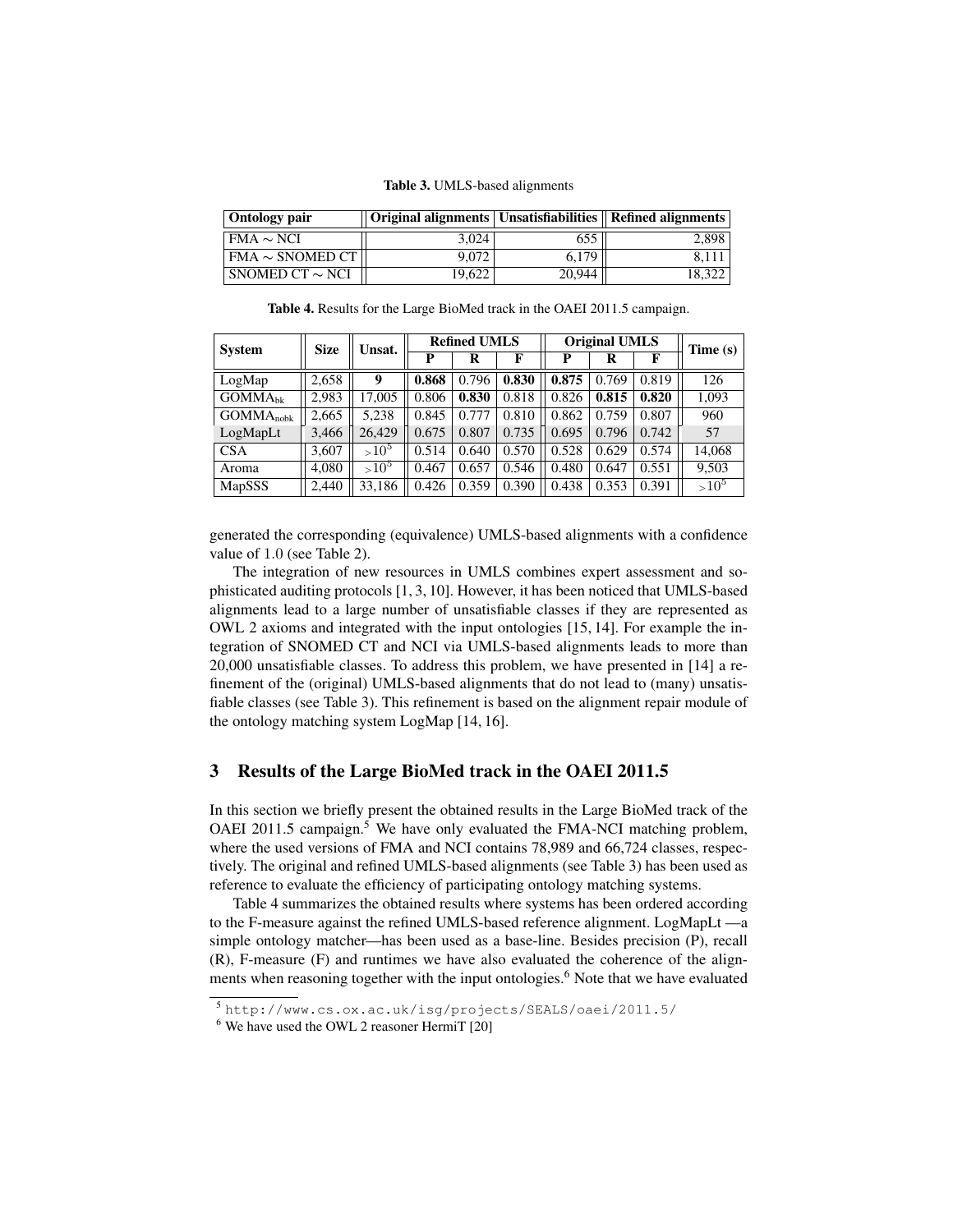

Fig. 1. Harmonised alignments for the FMA-NCI matching problem of the OAEI 2011.5.

GOMMA  $[17]$  with two different configurations. GOMMA<sub>bk</sub> uses UMLS-based background knowledge, while GOMMA<sub>nobk</sub> has this feature deactivated.

GOMMA (with its two configurations) and LogMap are a bit ahead in terms of Fmeasure with respect to Aroma [5], CSA [25] and MapSSS [2], which could not top the results of the base-line LogMapLt.  $GOMMA_{bk}$  obtained the best results in terms of recall, while LogMap provided the best results in terms of precision and F-measure. The use of the original UMLS-based reference alignment did not imply important variations. Since the original set contains more mappings, precision and recall slightly increases and decreases, respectively. It is worth mentioning, however, that GOMMA<sub>bk</sub> improves its results when comparing with the original UMLS-based reference alignment and provides the best F-measure.

Regarding mapping coherence, only LogMap generated an 'almost' clean output in all three tasks. Although GOMMA<sub>nobk</sub> also provides highly precise output correspondences, they lead to a huge amount of unsatisfiable classes.

#### 4 Towards a silver standard reference alignment

The original UMLS-based reference alignment, as shown in Section 2, contains errors (i.e. lead to large number of unsatisfiable classes when integrated with the input ontologies). On the other hand, the refined UMLS-based reference alignment is based on the (incomplete) alignment repair techniques of the ontology matching systems LogMap [14, 16], which may fail to detect and discard the appropriate alignments. Thus, in order to turn the extracted UMLS-based reference alignments into an agreed-upon gold standard expert assessment would be needed, which is almost unfeasible for large alignment sets. We have opted to move towards a *silver standard* by harmonising the outputs of different matching tools over the relevant ontologies. Similar silver standards have been developed for named entity recognition problems [21, 13].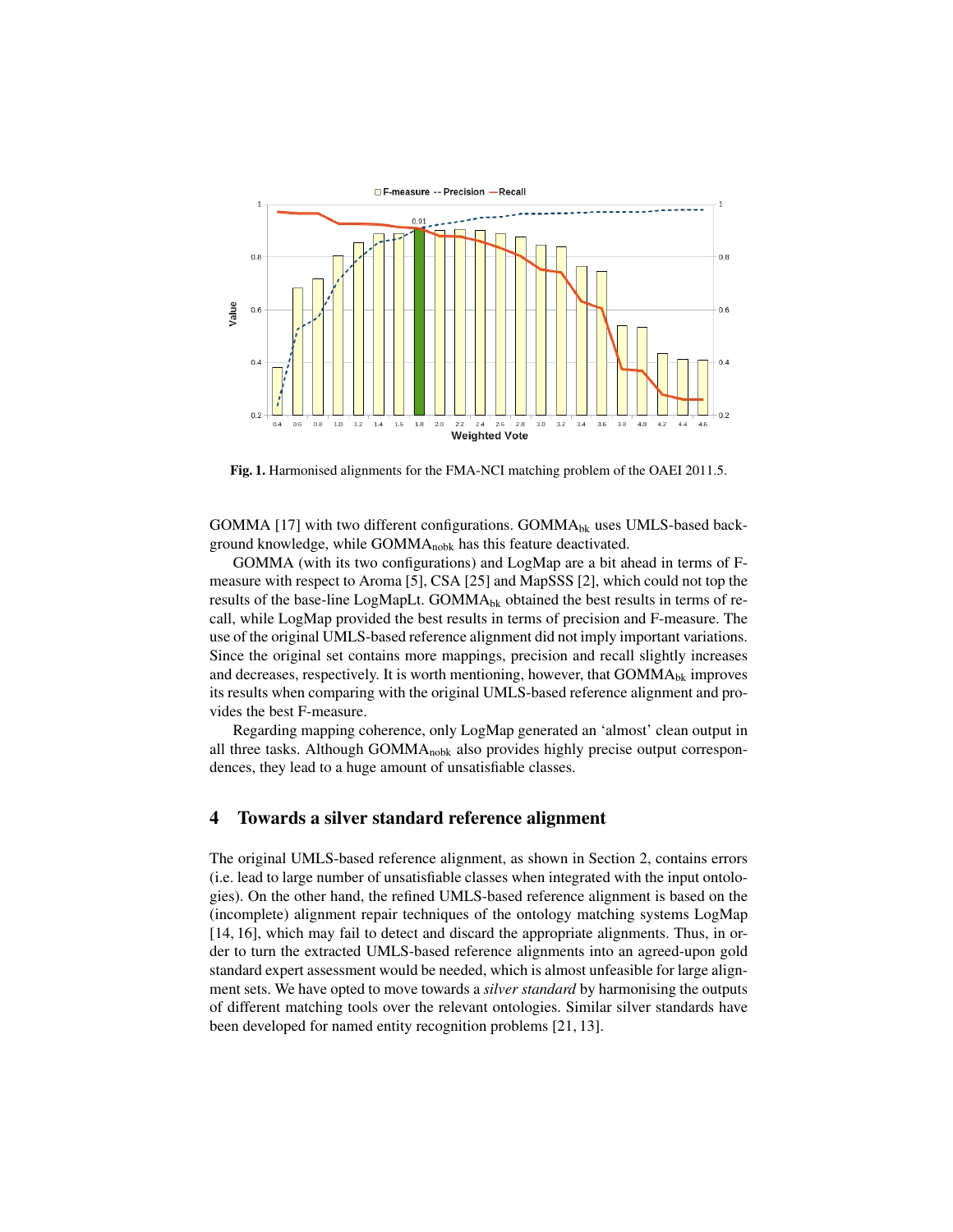We have harmonised the outputs of the systems participating in the OAEI 2011.5 FMA-NCI matching problem. Each system has been associated a weighted vote based on its precision w.r.t. the refined UMLS-based reference alignment (see Table 4). For example, LogMap and MapSSS have been associated the weights 0.868 and 0.426, respectively. Note that systems participating with two versions (e.g. GOMMA and LogMap) have been only considered once in the voting process.

Figure 1 summarises the evolution of the F-measure, Precision and Recall for the harmonised alignment depending on the minimum required votes. For example the harmonised alignment set requiring 4.0 points of weighted votes has a precision of 0.971 and a recall of 0.369 w.r.t. the refined UMLS-based reference alignment. As expected precision increases and recall decreases as the required votes increase.

We have selected the harmonised alignment set with the highest F-measure (0.91) as the "first" silver standard of the FMA-NCI matching problem. This set contains 2,890 alignments that have been "at least" voted by two systems with weight 0.90. Note that this harmonised alignment has not been yet refined and it is known to lead to more than 14,000 unsatisfiable classes when integrated with FMA and NCI.

#### 5 Future work

In the OAEI 2012 campaign<sup>7</sup> we also intend to evaluate the SNOMED-NCI and FMA-SNOMED matching problems using the correspondent UMLS-based reference alignments (see Table 3). We will also create harmonised silver standards alignments and we will evaluate the participating systems against them. This comparison will be very useful to analyse how different a system is with respect to the others.

Finally, we also intend to combine different reasoning and diagnosis tools such as ALCOMO<sup>8</sup> [18] to generate error-free refinements of both the UMLS-based reference alignments and the harmonised silver standards.

#### Acknowledgements

This work was supported by the Royal Society, the EU FP7 project SEALS and by the EPSRC projects ConDOR, ExODA, LogMap and Score!. We also thank the organisers of the OAEI evaluation campaigns for providing test data and infrastructure.

### **References**

- 1. Bodenreider, O.: The Unified Medical Language System (UMLS): integrating biomedical terminology. Nucleic acids research 32 (2004)
- 2. Cheatham, M.: MapSSS results for OAEI 2011. In: Proceedings of the 6th Ontology Matching Workshop. pp. 184–189 (2011)
- 3. Cimino, J.J., Min, H., Perl, Y.: Consistency across the hierarchies of the UMLS semantic network and metathesaurus. J of Biomedical Informatics 36(6) (2003)

<sup>7</sup> http://www.cs.ox.ac.uk/isg/projects/SEALS/oaei/2012/

<sup>8</sup> http://web.informatik.uni-mannheim.de/alcomo/